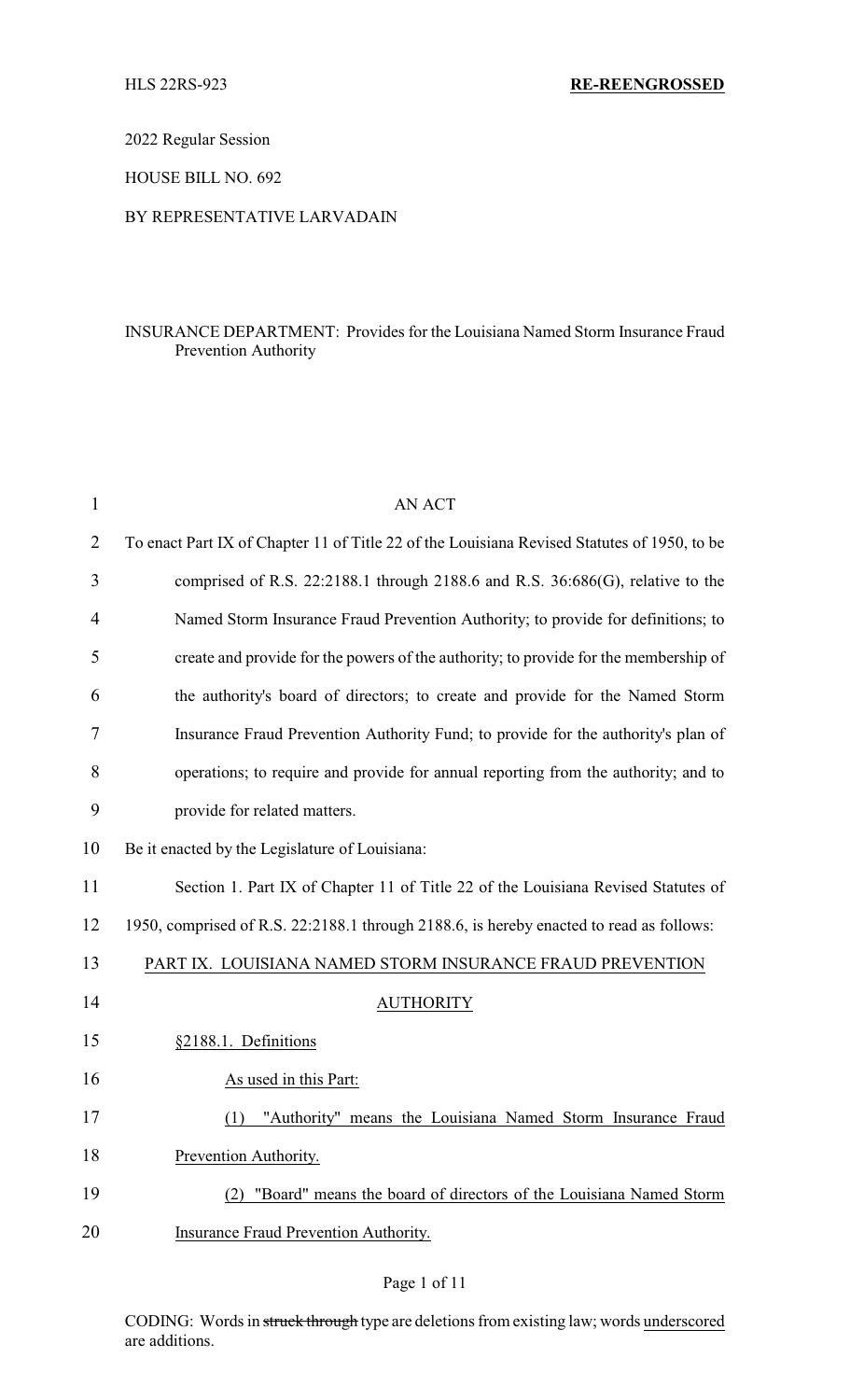| $\mathbf{1}$ | (3) "Fund" means the Named Storm Insurance Fraud Prevention Authority                  |
|--------------|----------------------------------------------------------------------------------------|
| 2            | Fund administered by the board of directors as a dedicated fund in the state treasury. |
| 3            | §2188.2. Authority; creation; board; powers                                            |
| 4            | A. The Louisiana Named Storm Insurance Fraud Prevention Authority is                   |
| 5            | hereby created within the department for the purpose of combating named storm          |
| 6            | insurance fraud, including fraud by theft and other criminal acts.                     |
| 7            | B. The purposes, powers, and duties of the authority shall be vested in and            |
| 8            | exercised by a board of directors.                                                     |
| 9            | C. The board of directors shall consist of the following members:                      |
| 10           | The commissioner or his designee.<br>(1)                                               |
| 11           | The state treasurer or his designee.<br>(2)                                            |
| 12           | (3) A representative of the Louisiana State Police Insurance Fraud and Auto            |
| 13           | Theft Unit.                                                                            |
| 14           | (4) A representative of the Insurance Fraud Support Unit in the office of the          |
| 15           | attorney general.                                                                      |
| 16           | The chairman of the Senate Committee on Insurance or his designee.<br>(5)              |
| 17           | (6) The chairman of the House Committee on Insurance or his designee.                  |
| 18           | One member representing a victim of a named storm who has filed a                      |
| 19           | homeowners' insurance claim in excess of one hundred thousand dollars but less than    |
| 20           | one million dollars, appointed by the chairman of the House Committee on               |
| 21           | Insurance.                                                                             |
| 22           | (8) A representative of the Independent Insurance Agents and Brokers of                |
| 23           | Louisiana.                                                                             |
| 24           | One member representing a victim of a named storm who has filed a<br>(9)               |
| 25           | homeowners' insurance claim in excess of one hundred thousand dollars but less than    |
| 26           | one million dollars, appointed by the chairman of the Senate Committee on              |
| 27           | Insurance.                                                                             |
| 28           | (10) A representative of the National Association of Independent Insurance             |
| 29           | Adjusters.                                                                             |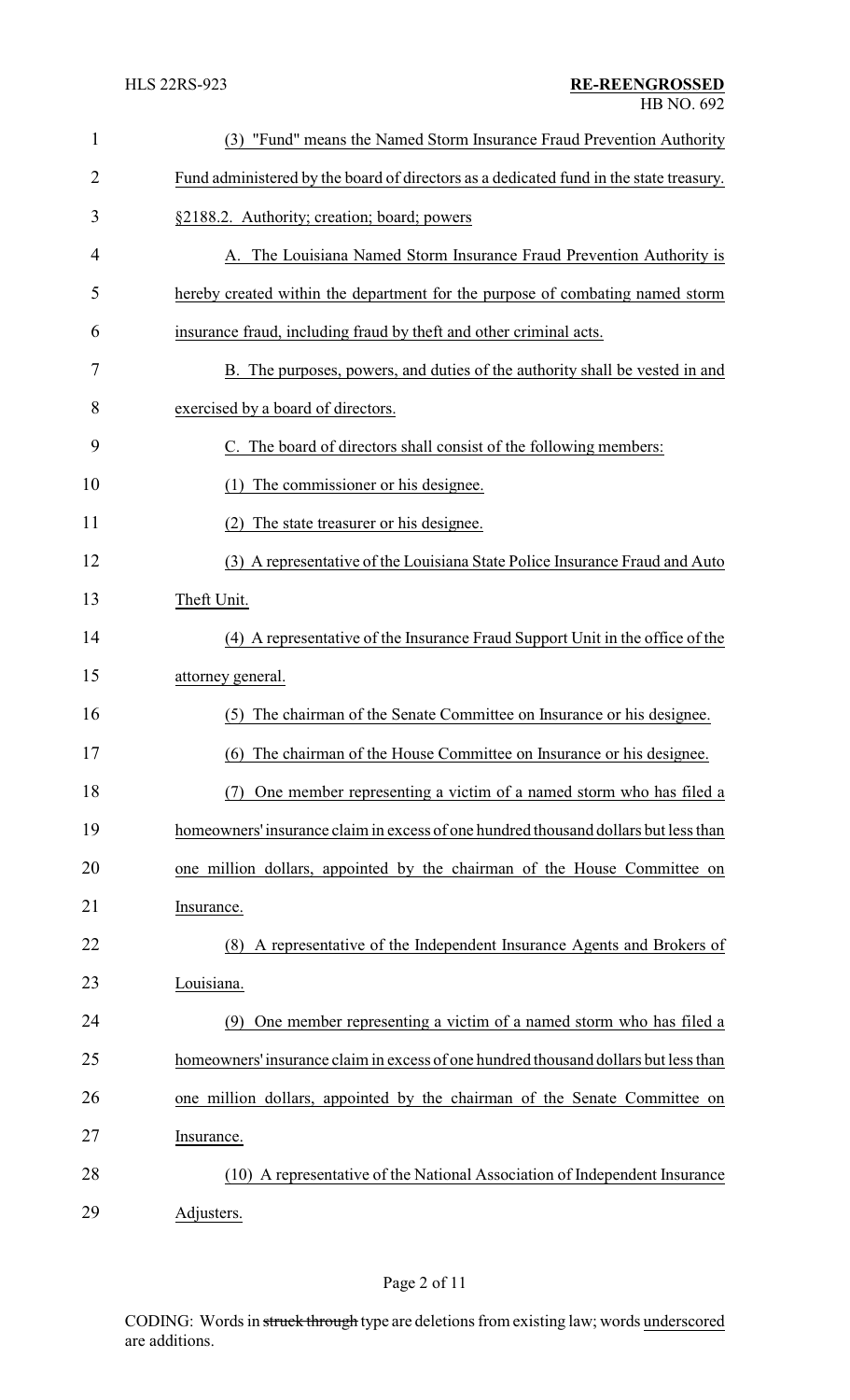| $\mathbf{1}$ | (11) One member representing a business owner who has filed an insurance            |
|--------------|-------------------------------------------------------------------------------------|
| 2            | claim in excess of one hundred fifty thousand dollars as a result of a named storm, |
| 3            | appointed by the chairman of the House Committee on Insurance.                      |
| 4            | (12) One member representing a business owner who has filed an insurance            |
| 5            | claim in excess of one hundred fifty thousand dollars as a result of a named storm, |
| 6            | appointed by the chairman of the Senate Committee on Insurance.                     |
| 7            | (13) One member appointed by the Louisiana State Licensing Board for                |
| 8            | Contractors.                                                                        |
| 9            | (14) One member appointed by the American Policyholder Association.                 |
| 10           | (15) One member appointed by the Louisiana Professional Engineering and             |
| 11           | Land Surveying Board.                                                               |
| 12           | One member appointed by the National Association of Mutual<br>(16)                  |
| 13           | Insurance Companies.                                                                |
| 14           | One member appointed by the Louisiana Association for Justice.<br>(17)              |
| 15           | (18) One member appointed by the Louisiana Claims Association.                      |
| 16           | One member appointed by United Policyholders.<br>(19)                               |
| 17           | (20) A representative of the American Property Casualty Insurance                   |
| 18           | Association.                                                                        |
| 19           | (21) A representative of the Consumer Federation of America.                        |
| 20           | D. The commissioner shall serve as chairman of the board until the first            |
| 21           | board meeting, at which time the board shall vote to elect one of its members as    |
| 22           | chairman.                                                                           |
| 23           | E. The members of the board, except the commissioner or his designee, the           |
| 24           | state treasurer or his designee, the representative of the Louisiana State Police   |
| 25           | Insurance Fraud and Auto Theft unit, and the legislative members serving on the     |
| 26           | board, shall not be considered public employees by virtue of their service on the   |
| 27           | board.                                                                              |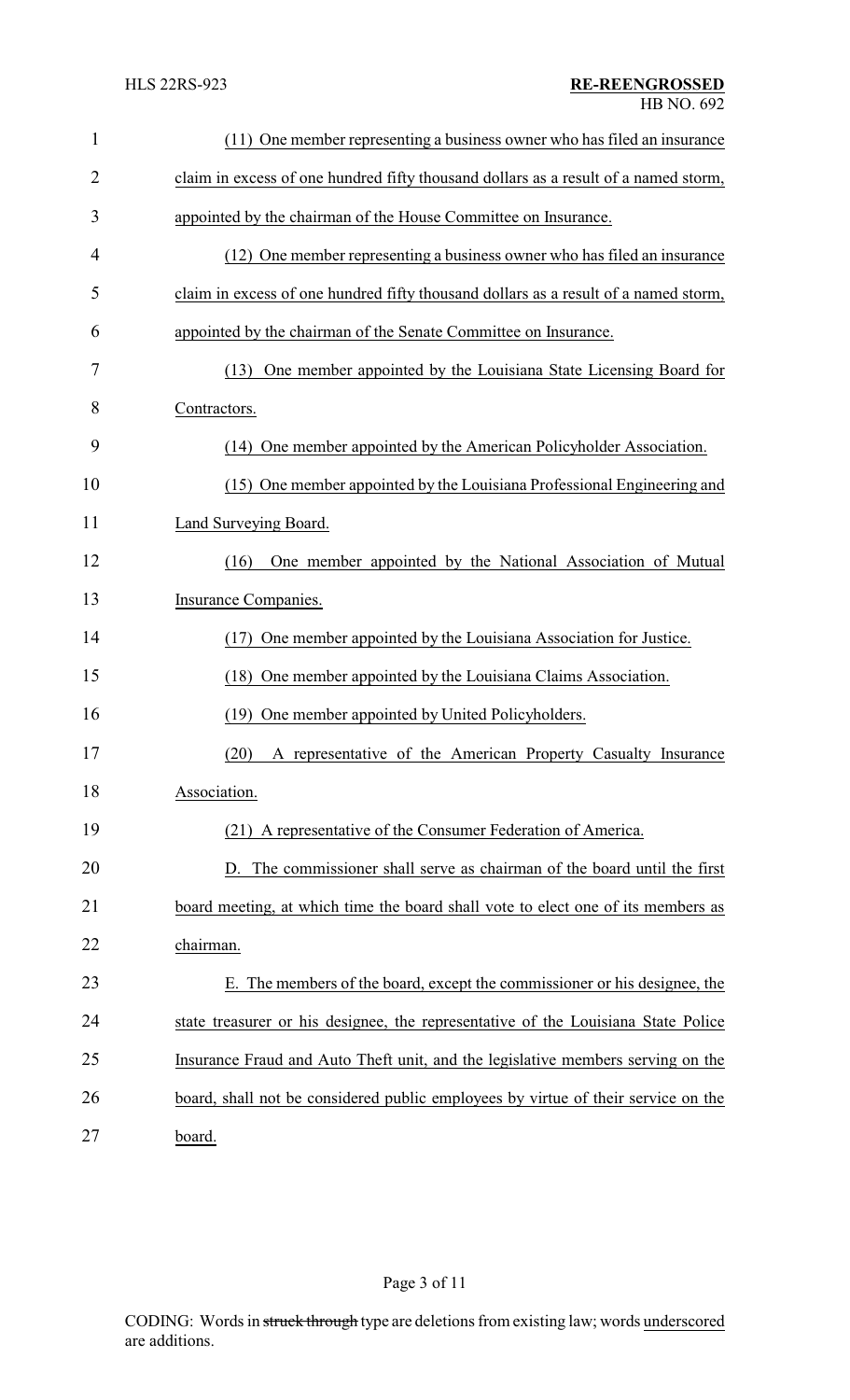| $\mathbf{1}$   | F. Members of the board shall serve without compensation for their service            |
|----------------|---------------------------------------------------------------------------------------|
| $\overline{2}$ | on the board, except that members of the board may receive reasonable                 |
| 3              | reimbursement for necessary travel and expenses.                                      |
| 4              | G. A majority of the members of the board shall constitute a quorum for the           |
| 5              | transaction of business at a meeting or the exercise of a power or function of the    |
| 6              | authority. Notwithstanding any other law to the contrary, any action may be taken     |
| 7              | by the authority at a meeting upon a vote of the majority of the members present.     |
| 8              | The authority shall meet at the call of the chairman or as may be provided in the     |
| 9              | bylaws of the authority. Meetings of the authority may be held anywhere within the    |
| 10             | state and shall be open public meetings.                                              |
| 11             | The attorney general or his designee shall serve as the authority's legal<br>Н.       |
| 12             | counsel.                                                                              |
| 13             | I. The authority shall be subject to the provisions of law regarding public           |
| 14             | records (R.S. 44:1 et seq.), open meetings (R.S. 42:11 et seq.), and public bid (R.S. |
| 15             | 38:2211 et seq.).                                                                     |
| 16             | §2188.3. Authority; additional powers and duties                                      |
| 17             | The authority shall have the powers necessary and convenient to implement             |
| 18             | and effectuate the provisions of this Part and the powers delegated to the authority  |
| 19             | by other laws. These powers include but shall not be limited to the following:        |
| 20             | To sue and be sued, have perpetual succession, make, execute, and<br>(1)              |
| 21             | deliver contracts, conveyances, and other instruments necessary and convenient to     |
| 22             | the exercise of its powers, and to make and amend its bylaws by a majority vote of    |
| 23             | the board.                                                                            |
| 24             | (2) To solicit and accept gifts, grants, donations, loans, and other assistance       |
| 25             | from any person or entity, private or public, or the federal, state, or local         |
| 26             | governments or any agency thereof. Such gifts, grants, donations, loans, and other    |
| 27             | assistance shall be immediately deposited, upon receipt, into the fund provided for   |
| 28             | in R.S. 22:2188.4(A).                                                                 |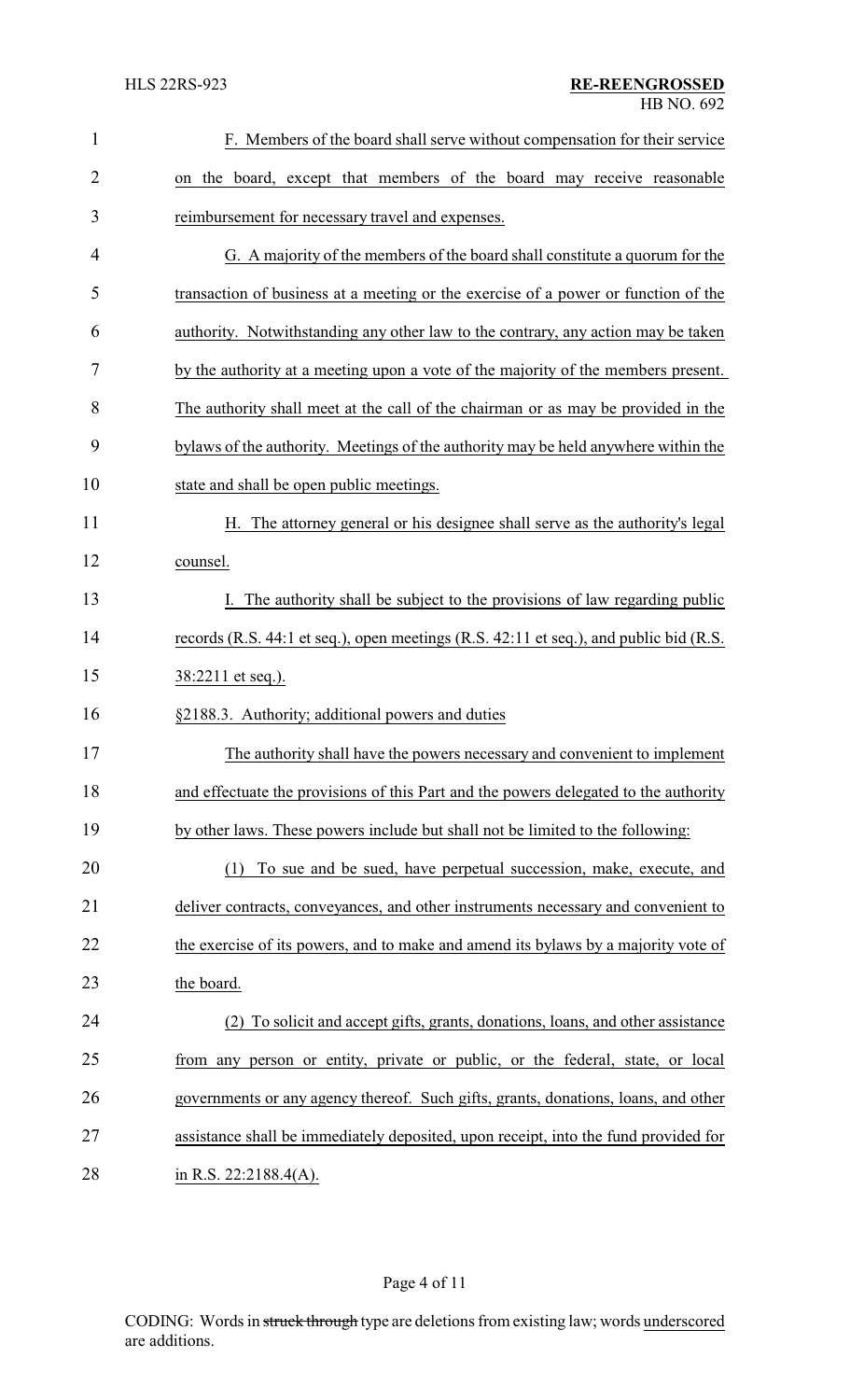| 1              | (3) To establish programs in conjunction with state agencies, local governing          |
|----------------|----------------------------------------------------------------------------------------|
| $\overline{2}$ | authorities, and law enforcement agencies for insurance fraud prevention, detection,   |
| 3              | and enforcement, which include the criminal division and the investigation division    |
| $\overline{4}$ | of the office of the attorney general.                                                 |
| 5              | To make grants to state agencies, local governing authorities, and law<br>(4)          |
| 6              | enforcement agencies for insurance fraud prevention, detection, and enforcement.       |
| 7              | (5) To procure insurance against any loss in connection with its property,             |
| 8              | assets, or activities.                                                                 |
| 9              | (6) To deposit all monies received for the purposes of this Part into the fund         |
| 10             | provided for in R.S. 22:2188.4.                                                        |
| 11             | To contract for goods and services as provided by law, payable out of any              |
| 12             | money in the fund legally available for such purposes. Additionally, the board may     |
| 13             | authorize the attorney general to contract for the services of ad hoc prosecutors or   |
| 14             | other legal assistance, payable out of any money in the fund legally available for     |
| 15             | such purposes.                                                                         |
| 16             | To indemnify and procure insurance indemnifying the members of the<br>(8)              |
| 17             | board from personal loss from liability resulting from an action or inaction of the    |
| 18             | board.                                                                                 |
| 19             | (9) To do all other things necessary and convenient to achieve the objectives          |
| 20             | and purposes of the authority.                                                         |
| 21             | §2188.4. Named Storm Insurance Fraud Prevention Authority Fund                         |
| 22             | A. There is hereby established in the state treasury as a special fund the             |
| 23             | Named Storm Insurance Fraud Prevention Authority Fund consisting of monies             |
| 24             | provided by the legislature and monies received from any other sources, including      |
| 25             | but not limited to gifts, grants, and donations. After allocation of money to the Bond |
| 26             | Security and Redemption Fund as provided in Article VII, Section 9(B) of the           |
| 27             | Constitution of Louisiana, the treasurer shall deposit in and credit to the fund all   |
| 28             | monies received for the benefit of the authority. Monies in the fund shall be invested |
| 29             | in the same manner as monies in the state general fund. Interest earned on monies      |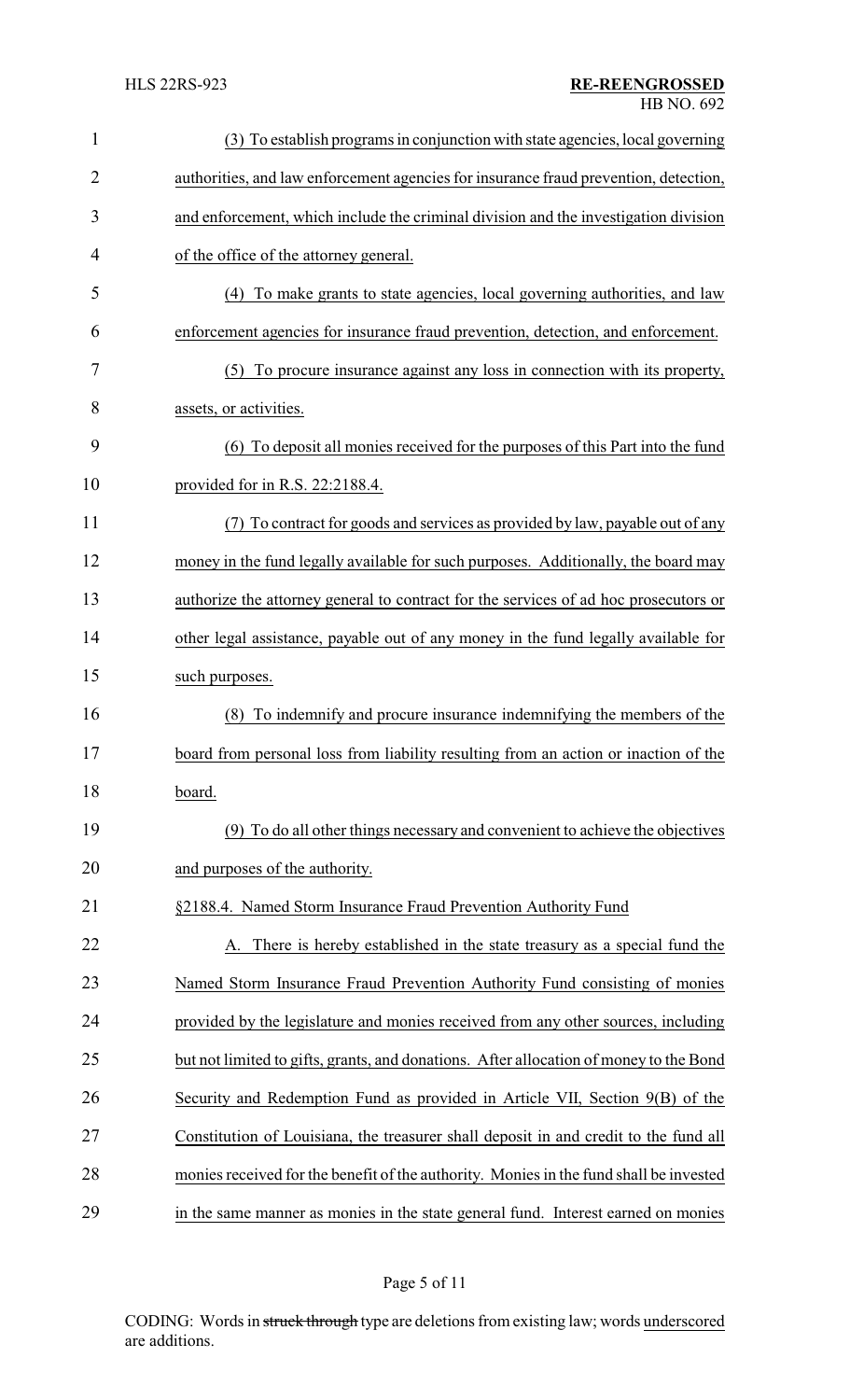| $\mathbf{1}$   | in the fund shall be credited to the fund, and all unexpended and unencumbered        |
|----------------|---------------------------------------------------------------------------------------|
| $\overline{2}$ | monies in the fund at the end of the fiscal year shall remain in the fund. Subject to |
| 3              | appropriation, monies in the fund shall be used by the authority for the purposes of  |
| 4              | this Part.                                                                            |
| 5              | B. Monies in the fund shall only be administered by the board of directors            |
| 6              | of the authority in the following order of priority:                                  |
| 7              | To pay the administrative costs of the authority.<br>(1)                              |
| 8              | To pay the costs of legal counsel.<br>(2)                                             |
| 9              | (3) To achieve the purposes and objectives of this Part, which may include            |
| 10             | but are not limited to the following:                                                 |
| 11             | (a) Providing financial support to state and local law enforcement agencies,          |
| 12             | including but not limited to the office of attorney general, for insurance fraud      |
| 13             | prevention, detection, and enforcement.                                               |
| 14             | (b) Providing financial support to state and local law enforcement agencies,          |
| 15             | including but not limited to the office of attorney general, for programs designed to |
| 16             | reduce the incidence of insurance fraud.                                              |
| 17             | (c) Providing financial support to state and local prosecutors including but          |
| 18             | not limited to the office of attorney general, for programs designed to reduce the    |
| 19             | incidence of insurance fraud.                                                         |
| 20             | Conducting educational and public awareness programs designed to<br>(d)               |
| 21             | inform the citizens of this state about methods of preventing named storm insurance   |
| 22             | fraud.                                                                                |
| 23             | C. All monies in the fund shall be used only to enhance fraud prevention              |
| 24             | efforts as determined by the board.                                                   |
| 25             | §2188.5. Plan of operation                                                            |
| 26             | A. The authority shall develop and implement a plan of operation.                     |
| 27             | B. The plan of operation shall include an assessment of the scope of named            |
| 28             | storm insurance fraud, including a determination of particular areas of the state     |
| 29             | where fraud is most severe, an analysis of various methods of combating named         |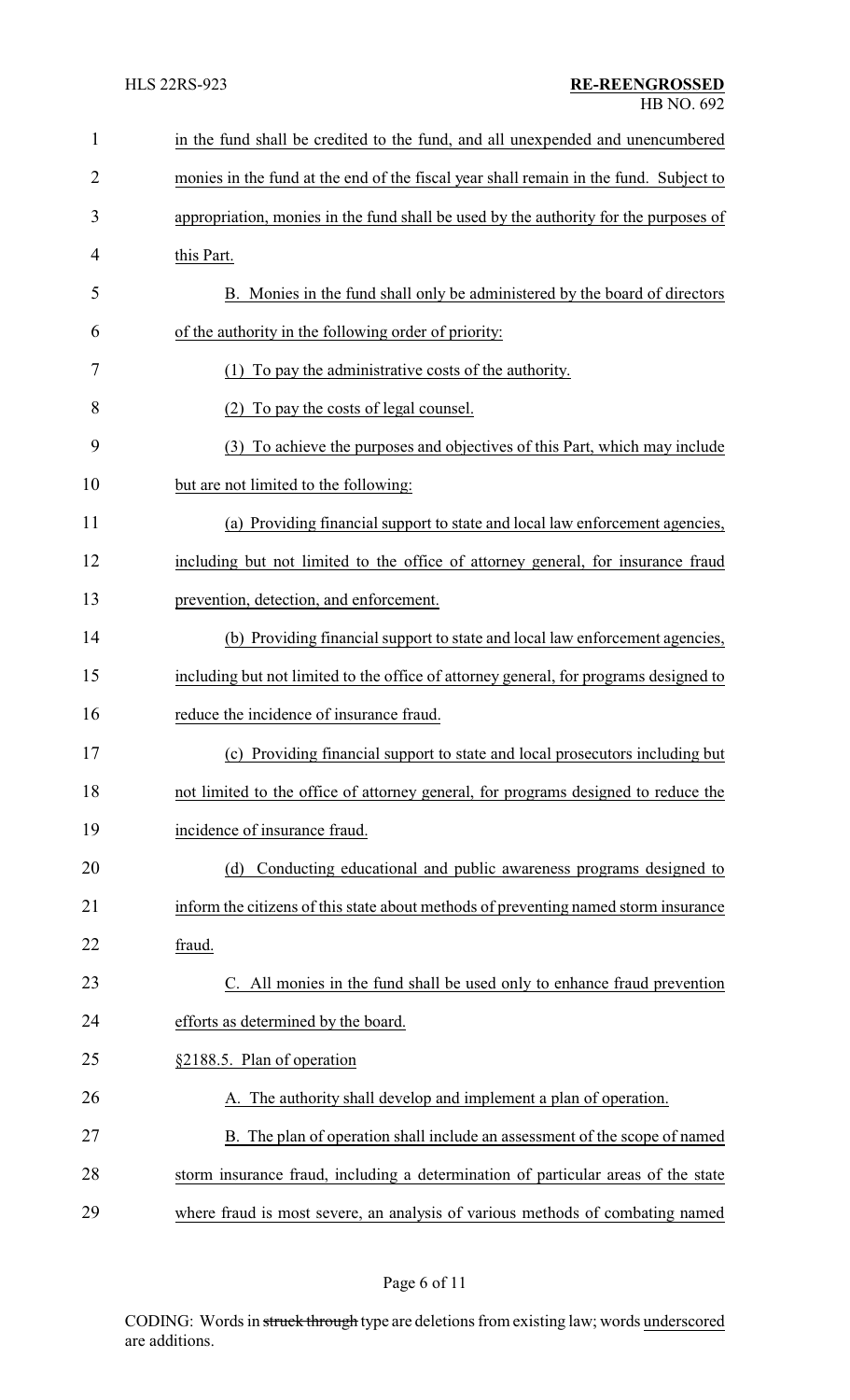| $\mathbf{1}$   | storm insurance fraud, a plan for providing financial support for efforts to combat    |
|----------------|----------------------------------------------------------------------------------------|
| $\overline{2}$ | named storm insurance fraud, and an estimate of funds required to implement the        |
| 3              | plan.                                                                                  |
| 4              | C. The authority shall report on or before March first annually to the House           |
| 5              | Committee on Insurance and the Senate Committee on Insurance regarding its             |
| 6              | activities in the preceding year. The report shall include information regarding the   |
| 7              | following:                                                                             |
| 8              | The number of complaints filed by policyholders with the department<br>(1)             |
| 9              | against insurers and their representatives after named storms over the previous ten    |
| 10             | years, the number of complaints referred to law enforcement, the number of law         |
| 11             | enforcement investigations initiated as a result of such complaints, the number of     |
| 12             | investigations completed, the number of such investigations that resulted in           |
| 13             | prosecution, and the results of the prosecutions.                                      |
| 14             | The number of complaints filed with the Louisiana Professional<br>(2)                  |
| 15             | Engineering and Land Surveying Board regarding named storm insurance claims            |
| 16             | over the previous ten years, the number of complaints referred to law enforcement,     |
| 17             | the number of law enforcement investigations initiated as a result of such complaints, |
| 18             | the number of investigations completed, the number of such investigations that         |
| 19             | resulted in prosecution, and the results of the prosecutions.                          |
| 20             | (3) The number of complaints filed with the Louisiana State Licensing Board            |
| 21             | for Contractors regarding named storm insurance claims over the previous ten years,    |
| 22             | the number of complaints referred to law enforcement, the number of law                |
| 23             | enforcement investigations initiated as a result of such complaints, the number of     |
| 24             | investigations completed, the number of such investigations that resulted in           |
| 25             | prosecution, and the results of the prosecutions.                                      |
| 26             | The number of complaints filed against insurers regarding named storm<br>(4)           |
| 27             | insurance claims filed over the previous ten years, the number of complaints referred  |
| 28             | to law enforcement, the number of law enforcement investigations initiated as a        |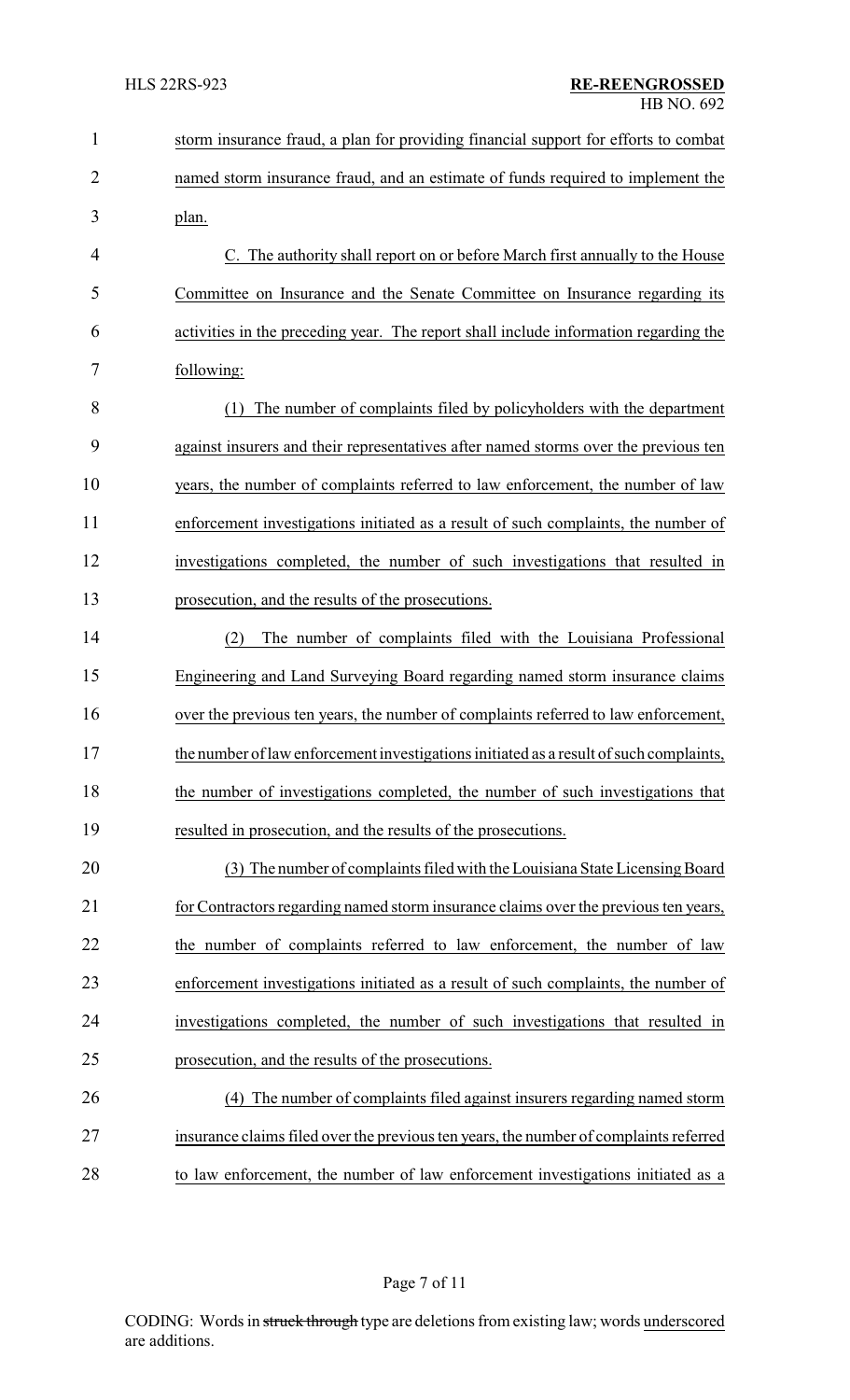| 1  | result of such complaints, the number of investigations completed, the number of        |
|----|-----------------------------------------------------------------------------------------|
| 2  | investigations that resulted in prosecution, and the results of the prosecutions.       |
| 3  | (5) Any other information deemed relevant.                                              |
| 4  | §2188.6. Termination                                                                    |
| 5  | The provisions of this Part shall terminate and no longer be effective on and           |
| 6  | after August 1, 2025.                                                                   |
| 7  | Section 2. R.S. $36:686(G)$ is hereby enacted to read as follows:                       |
| 8  | §686. Transfer of agencies to the Department of Insurance                               |
| 9  | *<br>*<br>$\ast$                                                                        |
| 10 | G. The board of directors of the Louisiana Named Storm Insurance Fraud                  |
| 11 | Prevention Authority (R.S. 22:2188.1 et seq.) is transferred to the Department of       |
| 12 | Insurance and shall exercise its powers, duties, functions, and responsibilities in the |
| 13 | manner provided in R.S. 36:802.                                                         |

# DIGEST

The digest printed below was prepared by House Legislative Services. It constitutes no part of the legislative instrument. The keyword, one-liner, abstract, and digest do not constitute part of the law or proof or indicia of legislative intent. [R.S. 1:13(B) and 24:177(E)]

**Abstract:** Provides for the La. Named Storm Insurance Fraud Prevention Authority.

Proposed law creates the La. Named Storm Insurance Fraud Prevention Authority within the La. Dept. of Insurance.

Proposed law provides that the powers and duties of the authority shall be vested in its board of directors.

Proposed law provides that the authority's board of directors shall consist of the following members:

- (1) The commissioner of insurance or his designee.
- (2) The state treasurer or his designee.
- (3) A representative of the La. State Police Insurance Fraud and Auto Theft Unit.
- (4) A representative of the Insurance Fraud Unit in the office of the attorney general.
- (5) The chairman of the Senate Committee on Insurance or his designee.
- (6) The chairman of the House Committee on Insurance or his designee.

#### Page 8 of 11

CODING: Words in struck through type are deletions from existing law; words underscored are additions.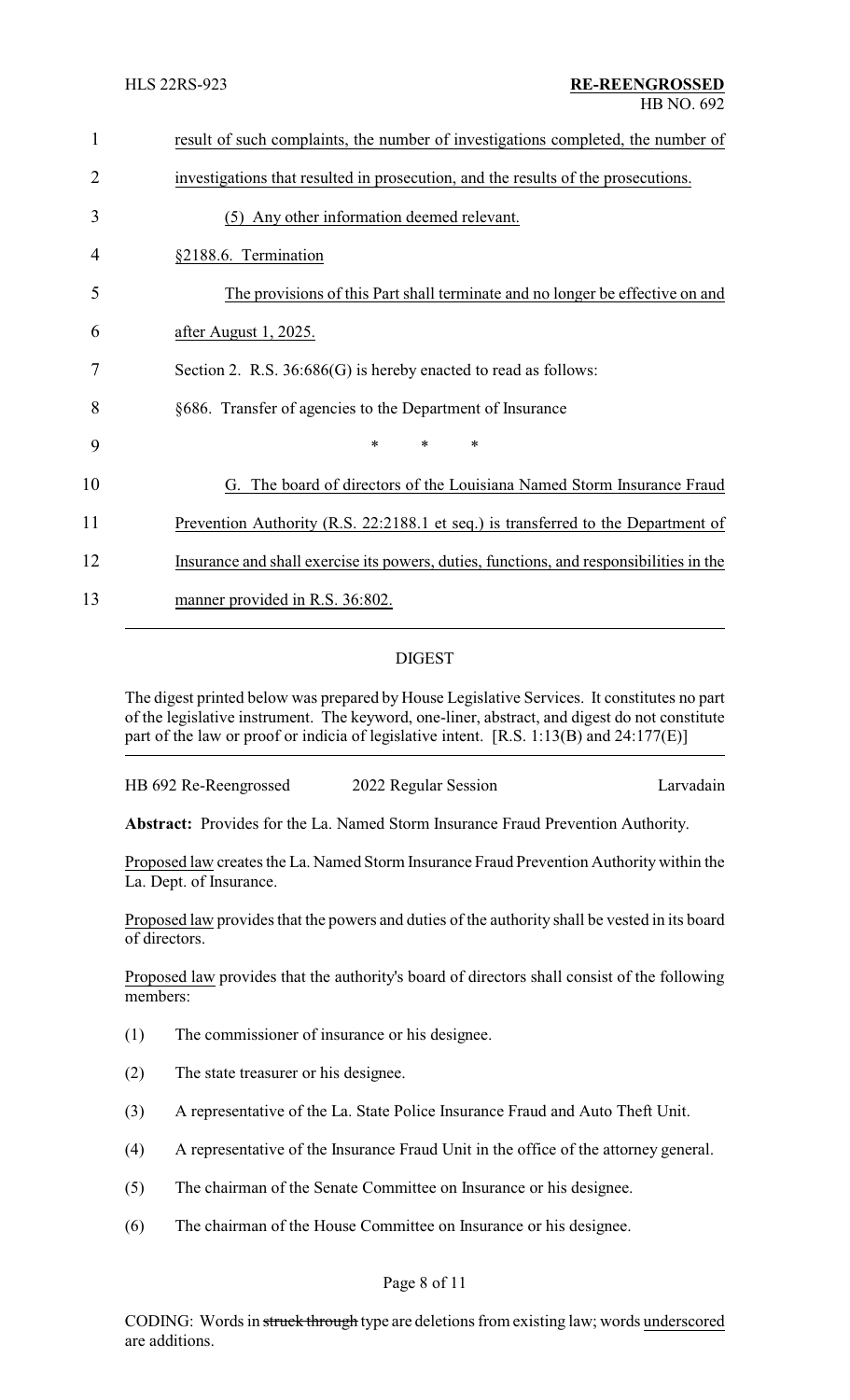- (7) One member representing a victim of a named storm who has filed a homeowners' insurance claim valued between \$100,000 and \$1,000,000, appointed by the chairman of the House Committee on Insurance.
- (8) A representative of the Independent Insurance Agents and Brokers of La.
- (9) One member representing a victim of a named storm who has filed a homeowners' insurance claim valued between \$100,000 and \$1,000,000, appointed by the chairman of the Senate Committee on Insurance.
- (10) A representative of the National Assoc. of Independent Insurance Adjusters.
- (11) One member representing a business owner who has filed an insurance claim in excess of \$150,000 as a result of a named storm, appointed by the chairman of the House Committee on Insurance.
- (12) One member representing a business owner who has filed an insurance claim in excess of \$150,000 as a result of a named storm, appointed by the chairman of the Senate Committee on Insurance.
- (13) One member appointed by the La. State Licensing Board for Contractors.
- (14) One member appointed by the American Policyholders Assoc.
- (15) One member appointed by the La. Professional Engineering and Land Surveying Board.
- (16) One member appointed by the National Assoc. of Mutual Insurance Companies.
- (17) One member appointed by the La. Assoc. for Justice.
- (18) One member appointed by the La. Claims Assoc.
- (19) One member appointed by United Policyholders.
- (20) A representative of the American Property Casualty Insurance Assoc.
- (21) A representative of the Consumer Federation of America.

Proposed law provides that the commissioner shall serve as the chairman of the board until its first meeting, at which time the board shall elect one of its members as chairman.

Proposed law provides that the members of the board shall serve without compensation, except reasonable reimbursement for necessary travel and expenses.

Proposed law provides that the authority shall meet at the call of the chairman or as provided in the authority's bylaws. Provides that meetings may be held anywhere within the state and shall be open public meetings.

Proposed law provides that the authority shall have the powers necessary and convenient to implement and effectuate the purposes and provisions of proposed law and the powers delegated to the authority by other laws; however, proposed law does not grant the authority the power to contract for personnel.

Proposed law creates the Named Storm Insurance Fraud Prevention Authority Fund within the state treasury.

Proposed law provides the order of priority that monies in the fund shall be spent.

#### Page 9 of 11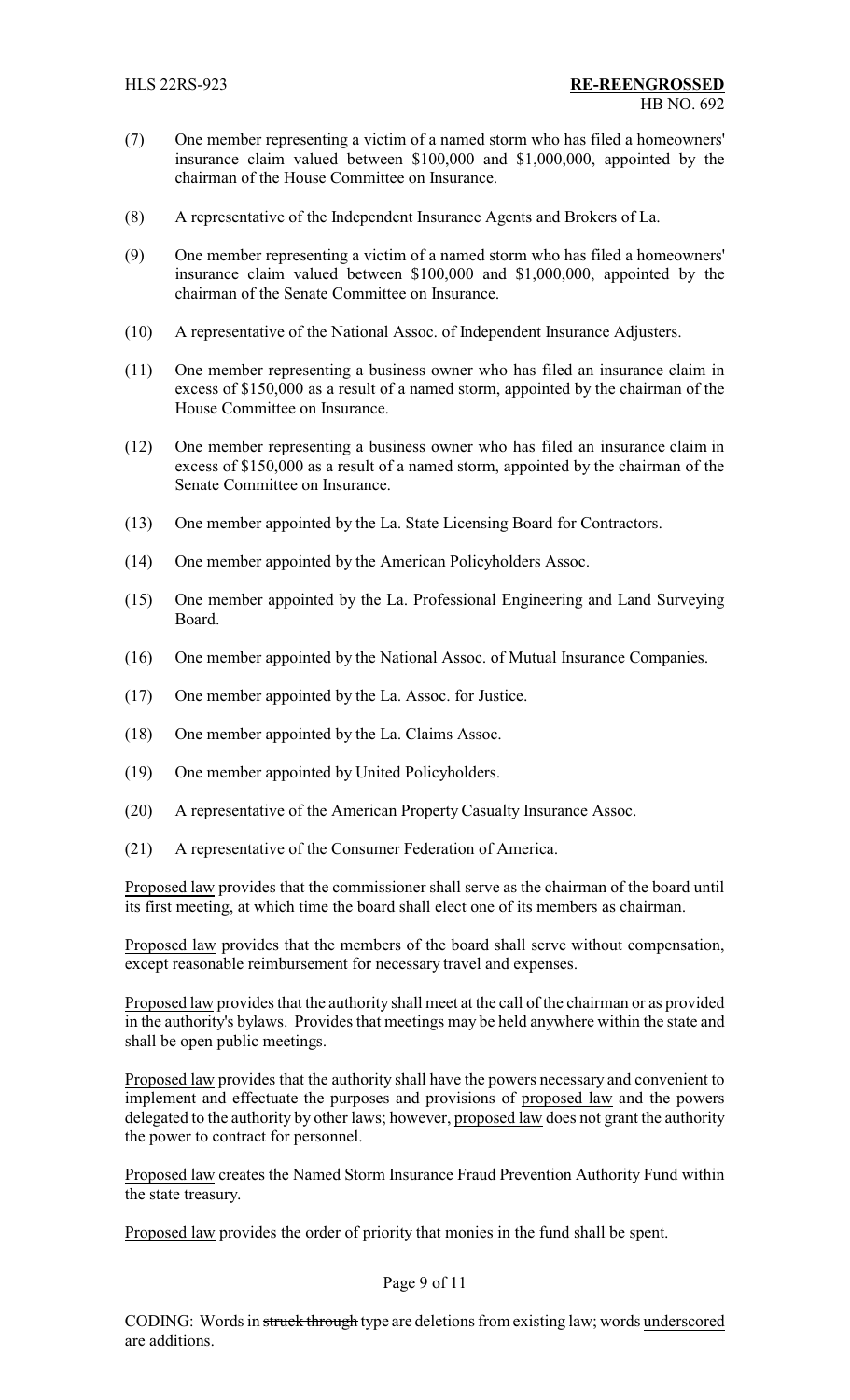Proposed law provides that the authority shall develop and implement a plan of operations that shall include an assessment of certain enumerated issues related to named storm insurance fraud and prevention.

Proposed law provides that the authority shall make a report regarding its activities for the past year to the House Committee on Insurance and the Senate Committee on Insurance by March first of each year.

The provisions of proposed law terminate on Aug. 1, 2025.

(Adds R.S. 22:2188.1-2188.6 and R.S. 36:686(G))

Summary of Amendments Adopted by House

- The Committee Amendments Proposed by House Committee on Insurance to the original bill:
- 1. Add a representative of the American Property Casualty Insurance Assoc. and a representative of the Consumer Federation of America to the authority's board of directors.
- 2. Make technical changes.

The Committee Amendments Proposed by House Committee on Appropriations to the engrossed bill:

- 1. Remove provisions authorizing employment of personnel of the authority.
- 2. Remove provisions authorizing the authority to contract for personnel.
- 3. Make technical changes.
- 4. Add termination of Aug. 1, 2025, for proposed law.

The House Floor Amendments to the reengrossed bill:

- 1. Remove one member representing a victim of a named storm who has filed a homeowners' insurance claim in excess of \$100,000 but less than \$1,000,000, appointed by the vice chairman of the House Committee on Insurance from the authority.
- 2. Remove one member representing a victim of a named storm who has filed a homeowners' insurance claim in excess of \$100,000 but less than \$1,000,000, appointed by the vice chairman of the Senate Committee on Insurance from the authority.
- 3. Add a representative of the Independent Insurance Agents and Brokers of La. and a representative of the National Assoc. of Independent Insurance Adjusters to the authority.
- 4. Provide that monies in the fund shall be administered by the board of directors of the authority.
- 5. Provide that the authority shall develop and implement a plan of operation.
- 6. Codify that proposed law shall terminate and no longer be effective on and after Aug. 1, 2025.

#### Page 10 of 11